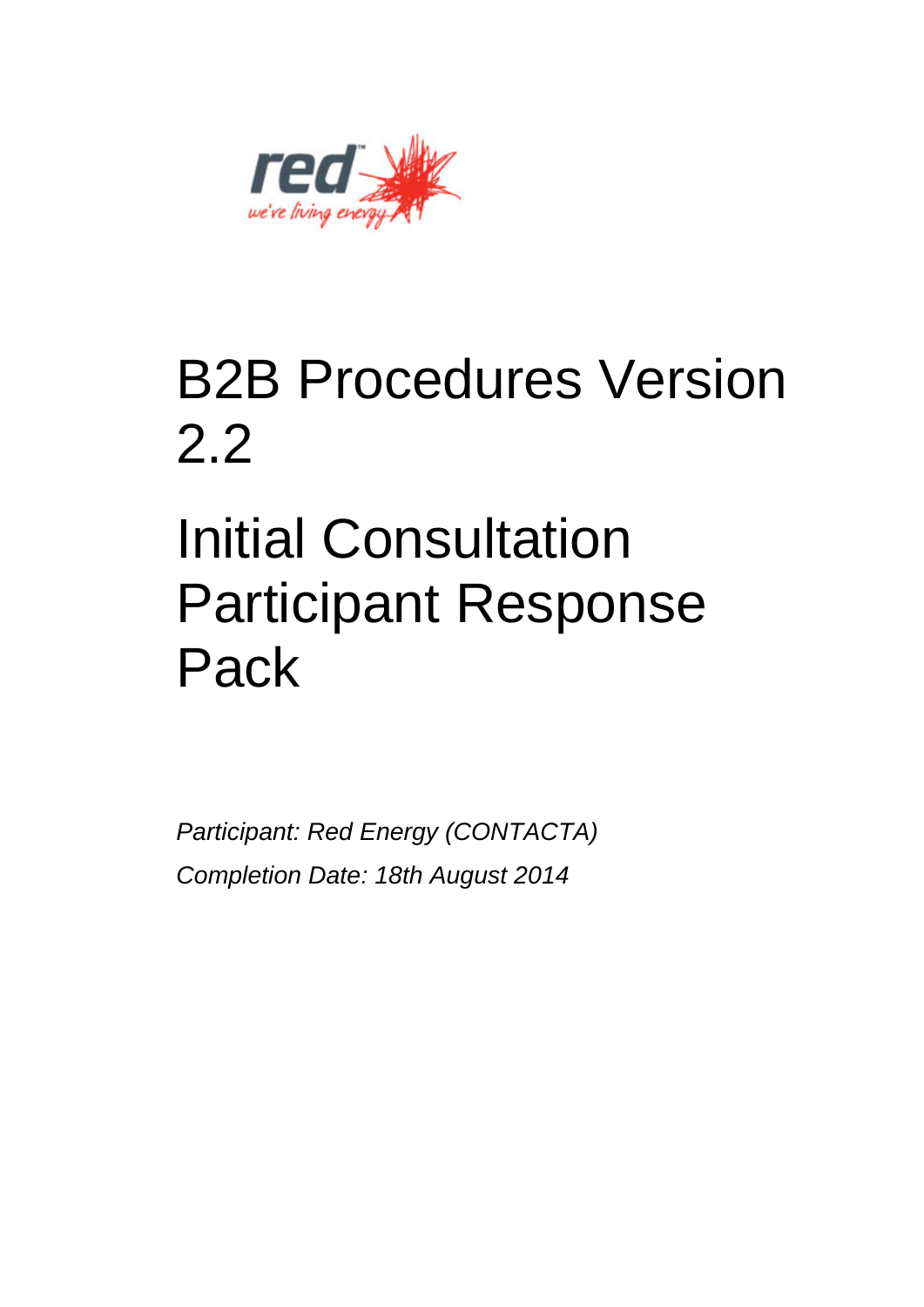#### **9. Participant Responses**

This section lists the changes proposed to the B2B Procedures: Version 2.0.

Proposed changes have been categorised as Procedure changes as follows;

- Table 9.1 covers the proposed changes to the B2B Procedure Customer and Site Details Notification Process.
- Table 9.2 covers the proposed changes to the B2B Procedure Service Order Process.
- Table 9.3 covers the proposed changes to the B2B Meter Data Process.
- Table 9.4 covers the proposed changes to the B2B Procedure One Way Notification Process.
- Table 9.5 covers the proposed changes to the B2B Procedure Technical Guideline for B2B Procedures.
- Table 9.6 covers the proposed changes to the B2B Procedure Technical Delivery Specification.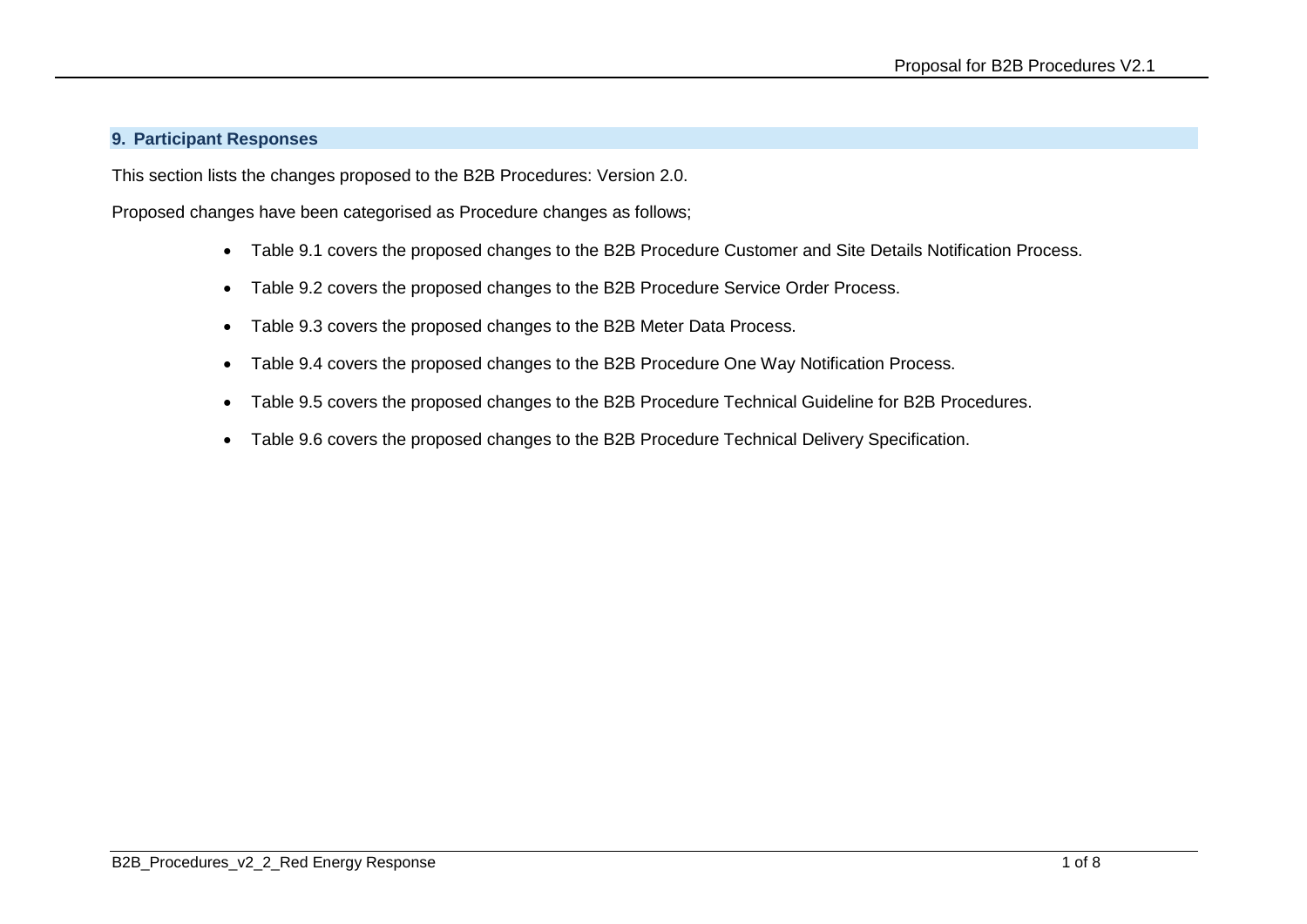### **9.1 Proposed changes to the B2B Procedure Customer and Site Details Notification Process**

Please complete the relevant columns below in order to record your response. If you have no comments on this document please note this as a general comment in the table.

| <b>Item</b> | ID  | <b>Clause/Issue/Comment</b> | <b>Proposed revised B2B Procedures text</b> | <b>Rating</b> | <b>AEMO Response</b> |
|-------------|-----|-----------------------------|---------------------------------------------|---------------|----------------------|
|             |     |                             |                                             | $(H/M/L^1)$   |                      |
|             |     |                             | Blue underline means insert                 |               |                      |
|             |     |                             | <b>Red strikeout</b> means delete           |               |                      |
| 9.1.1       | 001 | Agree                       |                                             |               |                      |
| 9.1.2       | 001 | Agree                       |                                             |               |                      |
|             |     |                             |                                             |               |                      |
|             |     |                             |                                             |               |                      |

 $1$  L= Low: Not critical. Issues / comments are minor. They add clarity to the document. No major concern if not included in any further revisions M= Medium: Important. Strong case that issue / comments should be considered and an update to the document is desirable, but not critical. H= High: Critical. The issues / comments are fundamental and failure to make necessary changes has the potential to impact consensus.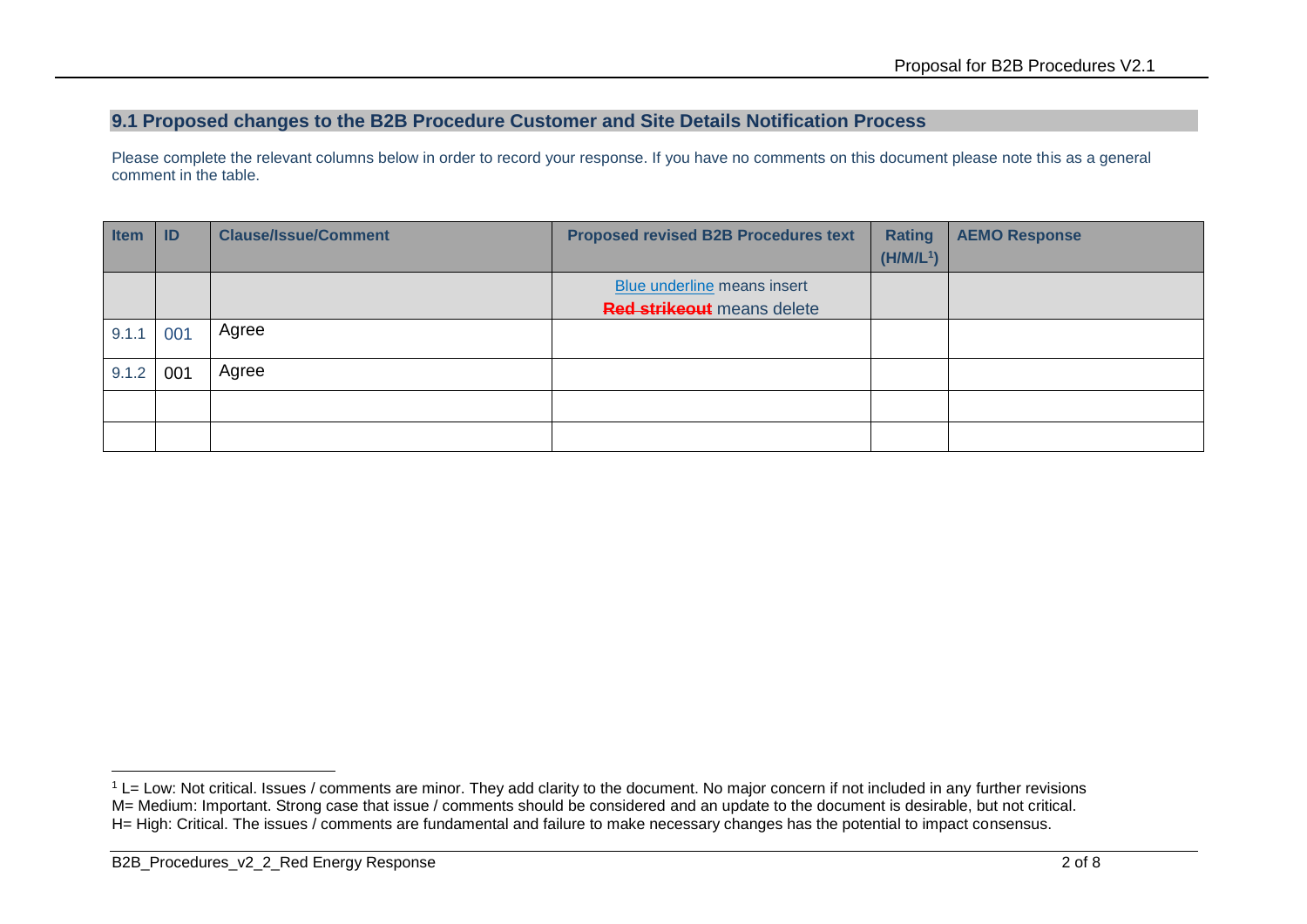### **9.2 Proposed changes to the B2B Procedure Service Order Process**

Please complete the relevant columns below in order to record your response. If you have no comments on this document please note this as a general comment in the table.

| <b>Item</b> | ID  | <b>Clause/Issue/Comment</b> | <b>Proposed revised B2B Procedures text</b> | <b>Rating</b><br>(H/M/L <sup>2</sup> ) | <b>AEMO Response</b> |
|-------------|-----|-----------------------------|---------------------------------------------|----------------------------------------|----------------------|
|             |     |                             | Blue underline means insert                 |                                        |                      |
|             |     |                             | <b>Red strikeout</b> means delete           |                                        |                      |
| 9.2.1       | 721 | Agree                       |                                             |                                        |                      |
|             |     |                             |                                             |                                        |                      |
|             |     |                             |                                             |                                        |                      |
|             |     |                             |                                             |                                        |                      |

<sup>&</sup>lt;sup>2</sup> L= Low: Not critical. Issues / comments are minor. They add clarity to the document. No major concern if not included in any further revisions M= Medium: Important. Strong case that issue / comments should be considered and an update to the document is desirable, but not critical. H= High: Critical. The issues / comments are fundamental and failure to make necessary changes has the potential to impact consensus.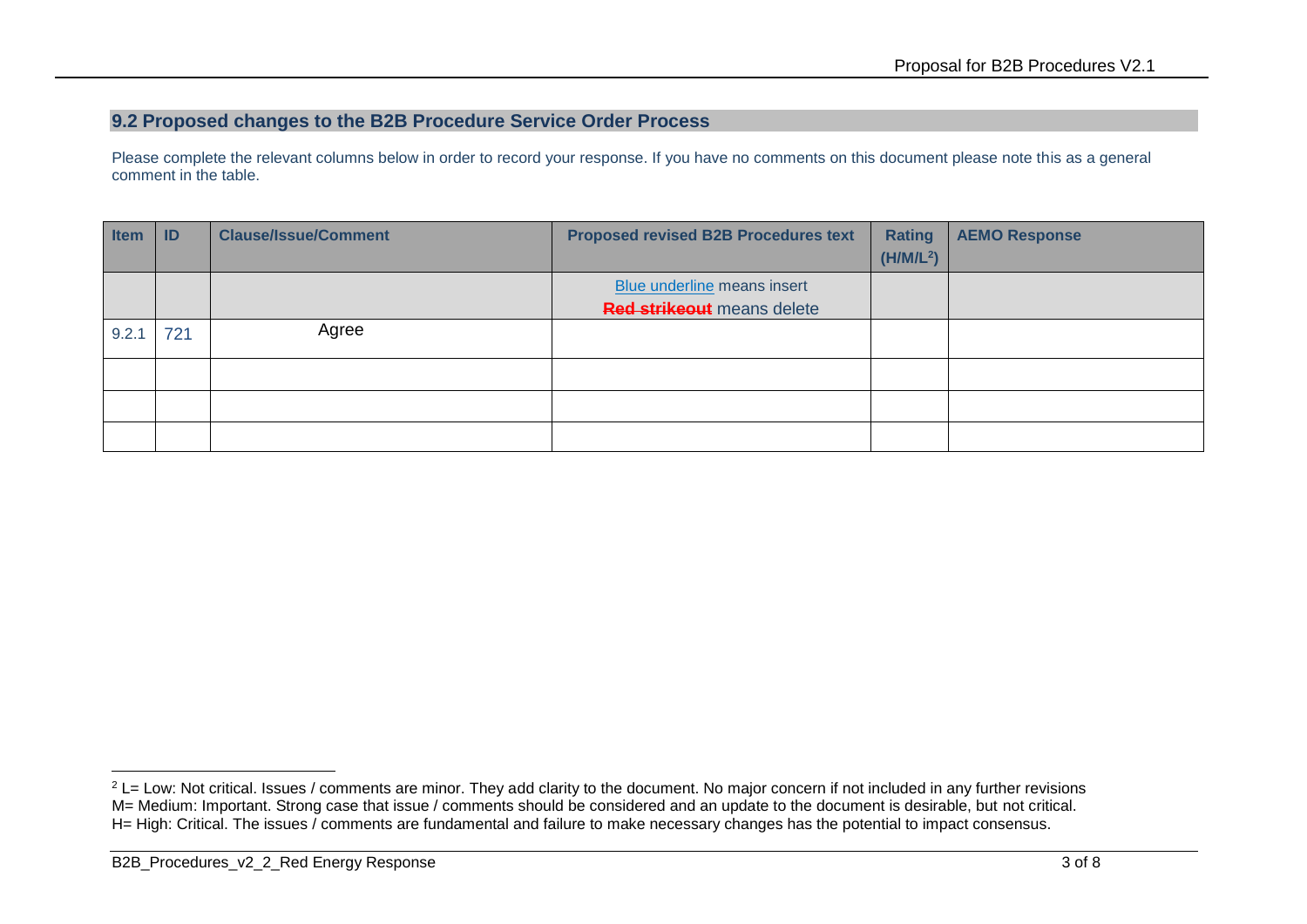#### **9.3 Proposed changes to the B2B Procedure Meter Data Process**

Please complete the relevant columns below in order to record your response. If you have no comments on this document please note this as a general comment in the table.

| <b>Item</b> | ID  | <b>Clause/Issue/Comment</b> | <b>Proposed revised B2B Procedures text</b> | <b>Rating</b><br>$(H/M/L^3)$ | <b>AEMO Response</b> |
|-------------|-----|-----------------------------|---------------------------------------------|------------------------------|----------------------|
|             |     |                             | Blue underline means insert                 |                              |                      |
|             |     |                             | <b>Red strikeout</b> means delete           |                              |                      |
| 9.3.1       | 721 | Agreed                      |                                             |                              |                      |
| 9.3.2       | 721 | Agreed                      |                                             |                              |                      |
| 9.3.3       | 721 | Agreed                      |                                             |                              |                      |
| 9.3.4       | 721 | Agreed                      |                                             |                              |                      |
| 9.3.5       | 721 | Agreed                      |                                             |                              |                      |

<sup>-</sup><sup>3</sup> L= Low: Not critical. Issues / comments are minor. They add clarity to the document. No major concern if not included in any further revisions M= Medium: Important. Strong case that issue / comments should be considered and an update to the document is desirable, but not critical. H= High: Critical. The issues / comments are fundamental and failure to make necessary changes has the potential to impact consensus.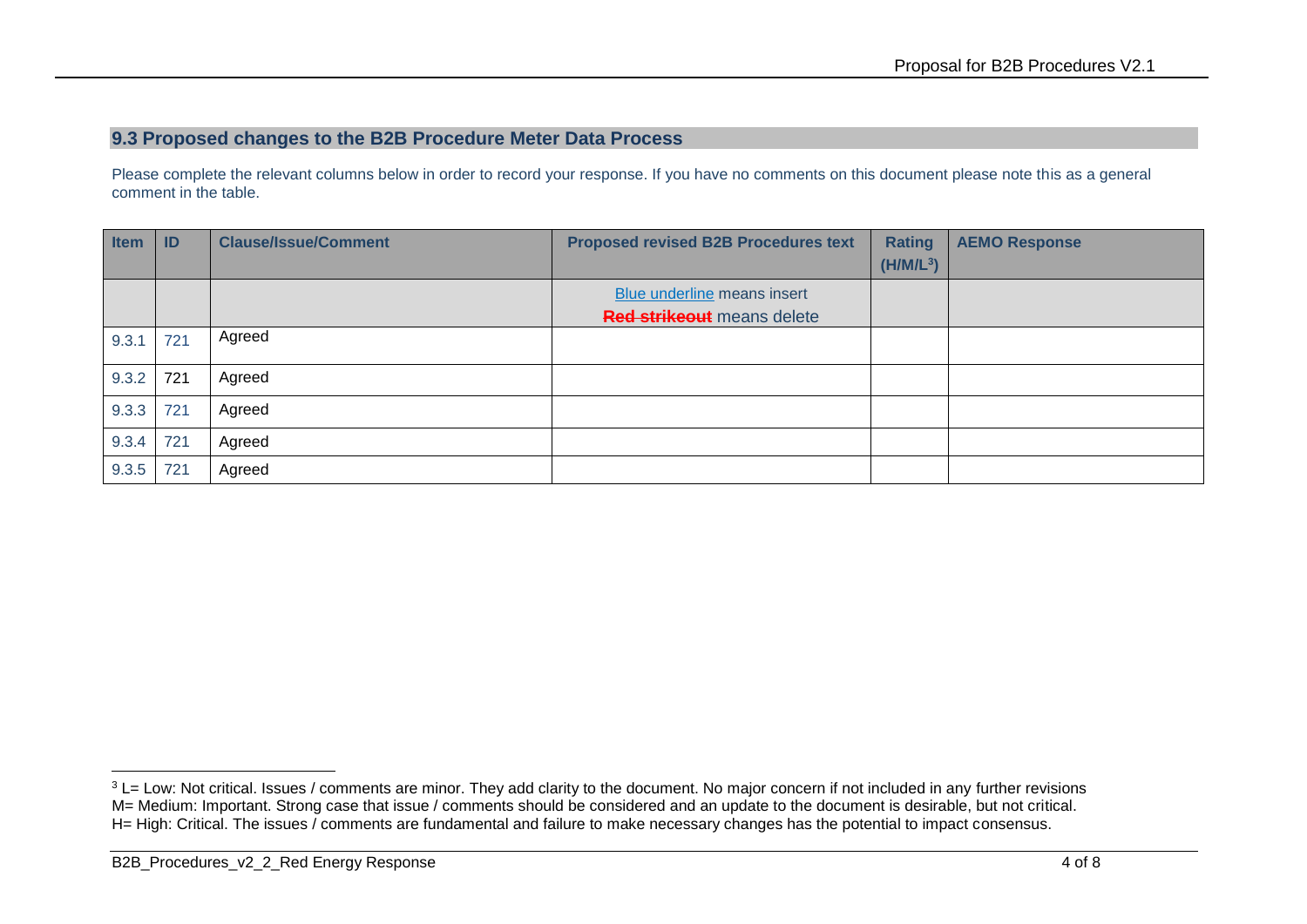### **9.4 Proposed changes to the B2B Procedure One Way Notification Process**

Please complete the relevant columns below in order to record your response. If you have no comments on this document please note this as a general comment in the table.

| <b>Item</b> | ID  | <b>Clause/Issue/Comment</b> | <b>Proposed revised B2B Procedures text</b> | <b>Rating</b>         | <b>AEMO Response</b> |
|-------------|-----|-----------------------------|---------------------------------------------|-----------------------|----------------------|
|             |     |                             |                                             | (H/M/L <sup>4</sup> ) |                      |
|             |     |                             | Blue underline means insert                 |                       |                      |
|             |     |                             | <b>Red strikeout</b> means delete           |                       |                      |
| 9.4.1       | 721 | Agreed                      |                                             |                       |                      |
|             |     |                             |                                             |                       |                      |
|             |     |                             |                                             |                       |                      |
|             |     |                             |                                             |                       |                      |

<sup>&</sup>lt;sup>4</sup> L= Low: Not critical. Issues / comments are minor. They add clarity to the document. No major concern if not included in any further revisions M= Medium: Important. Strong case that issue / comments should be considered and an update to the document is desirable, but not critical. H= High: Critical. The issues / comments are fundamental and failure to make necessary changes has the potential to impact consensus.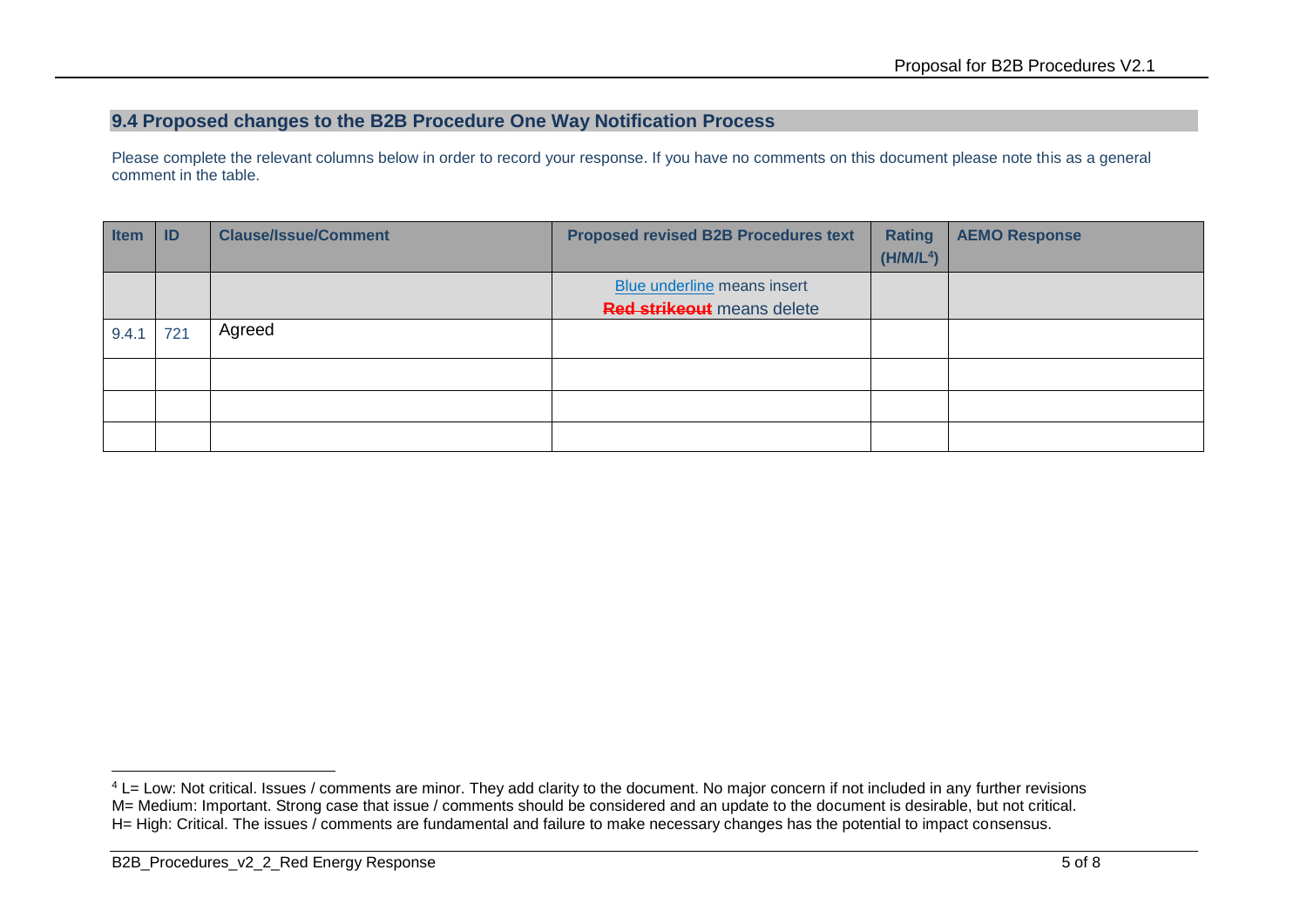#### **9.5 Proposed changes to the B2B Procedure Technical Guidelines for B2B Procedures**

Please complete the relevant columns below in order to record your response. If you have no comments on this document please note this as a general comment in the table.

| <b>Item</b> | ID  | <b>Clause/Issue/Comment</b> | <b>Proposed revised B2B Procedures text</b> | <b>Rating</b>         | <b>AEMO Response</b> |
|-------------|-----|-----------------------------|---------------------------------------------|-----------------------|----------------------|
|             |     |                             |                                             | (H/M/L <sup>5</sup> ) |                      |
|             |     |                             | Blue underline means insert                 |                       |                      |
|             |     |                             | <b>Red strikeout</b> means delete           |                       |                      |
| 9.5.1       | 721 | Agreed                      |                                             |                       |                      |
|             |     |                             |                                             |                       |                      |
|             |     |                             |                                             |                       |                      |
|             |     |                             |                                             |                       |                      |

 $5$  L= Low: Not critical. Issues / comments are minor. They add clarity to the document. No major concern if not included in any further revisions M= Medium: Important. Strong case that issue / comments should be considered and an update to the document is desirable, but not critical. H= High: Critical. The issues / comments are fundamental and failure to make necessary changes has the potential to impact consensus.